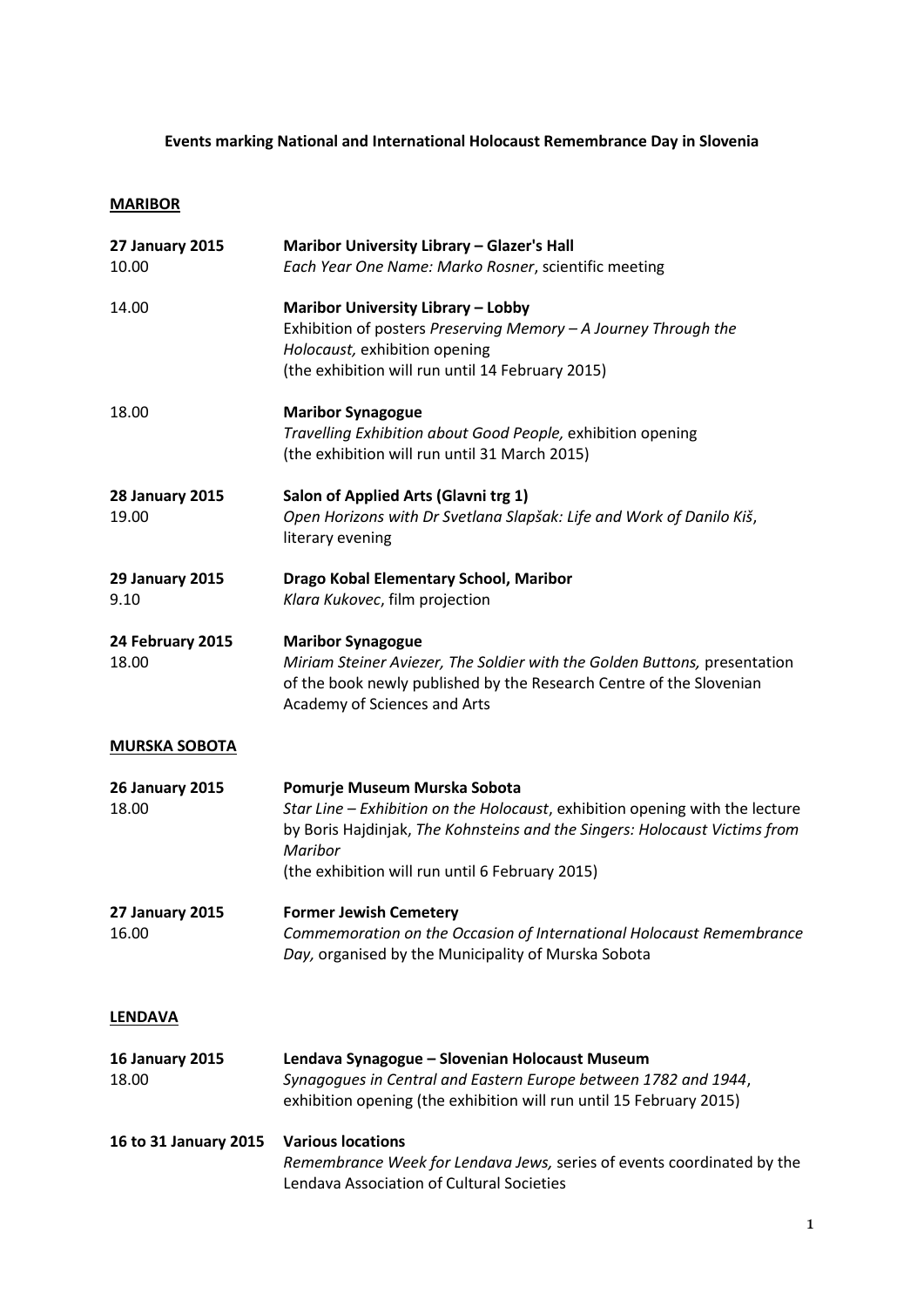| <b>27 January 2015</b><br>10.15 | Lendava Synagogue - Slovenian Holocaust Museum<br>A History Lesson, programme intended for 9th grade pupils of the Lendava<br>Bilingual Elementary School I, mentor Magdalena Bohnec                                                                                                                                                                                                                                                                                                                      |  |
|---------------------------------|-----------------------------------------------------------------------------------------------------------------------------------------------------------------------------------------------------------------------------------------------------------------------------------------------------------------------------------------------------------------------------------------------------------------------------------------------------------------------------------------------------------|--|
| <b>LJUBLJANA</b>                |                                                                                                                                                                                                                                                                                                                                                                                                                                                                                                           |  |
| <b>24 January 2015</b><br>11.00 | Kino Šiška Centre for Urban Culture<br>Holocaust Remembrance Day, commemoration organised by the Slovenian<br><b>Association of World War II Veterans</b>                                                                                                                                                                                                                                                                                                                                                 |  |
| <b>26 January 2015</b><br>18.00 | <b>National Museum of Contemporary History</b><br>Boris Kobe's Tarot Cards - Concentration Camp Stories, opening of<br>temporary exhibition                                                                                                                                                                                                                                                                                                                                                               |  |
| <b>27 January 2015</b><br>18.00 | <b>National Museum of Contemporary History</b><br>Slovenian Jews and Roma in Auschwitz, lecture given by Boris Hajdinjak                                                                                                                                                                                                                                                                                                                                                                                  |  |
| <b>27 January 2015</b><br>20.00 | Mini Teater - Ljubljana Jewish Cultural Centre<br>Jews in Ljubljana and the Holocaust, exhibition opening, commemoration<br>and presentation of the newly published book by Miriam Steiner Aviezer,<br>The Soldier with Golden Buttons; guests: Dr Irena Šumi, Dr Oto Luthar and<br>Veter mixed youth choir                                                                                                                                                                                               |  |
| 4 to 8 February 2015            | Mini Teater - Ljubljana Jewish Cultural Centre<br>First Festival of Tolerance in Ljubljana, organised by Mini Teater and<br>Ljubljana Jewish Cultural Centre in cooperation with the Zagreb Jewish Film<br>Festival: international film programme, exhibition Anti-Masonic Posters by<br>Mirko Ilić, lecture titled Symbols of Hatred, presentation of the book<br>Tracing Jewish Heritage: A Guidebook to Slovenia, Educational Matinee on<br>the Holocaust with Branko Lustig, discussions with artists |  |
| 3 March 2015                    | Scientific Research Centre of the Slovenian Academy of Sciences and Arts<br>- Lobby<br>Star Line - Exhibition on the Holocaust, exhibition opening with the lecture<br>by Boris Hajdinjak, The Kohnsteins and the Singers: Holocaust Victims from<br>Maribor                                                                                                                                                                                                                                              |  |
| <b>AJDOVŠČINA</b>               |                                                                                                                                                                                                                                                                                                                                                                                                                                                                                                           |  |
| <b>21 January 2015</b><br>18.00 | Ajdovščina Youth Centre<br>International Holocaust Remembrance Day, commemoration and lecture<br>given by Prof. Dr Marta Verginella, and projection of the documentary<br><b>Memories</b>                                                                                                                                                                                                                                                                                                                 |  |
| POTRNA/LAAFELD (Austria)        |                                                                                                                                                                                                                                                                                                                                                                                                                                                                                                           |  |
| <b>23 January 2015</b><br>18.30 | <b>Pavel's House</b><br>Billiards in Dobray, literary evening with Dušan Šarotar and concert by the<br>Kontra-Kvartet ensemble                                                                                                                                                                                                                                                                                                                                                                            |  |